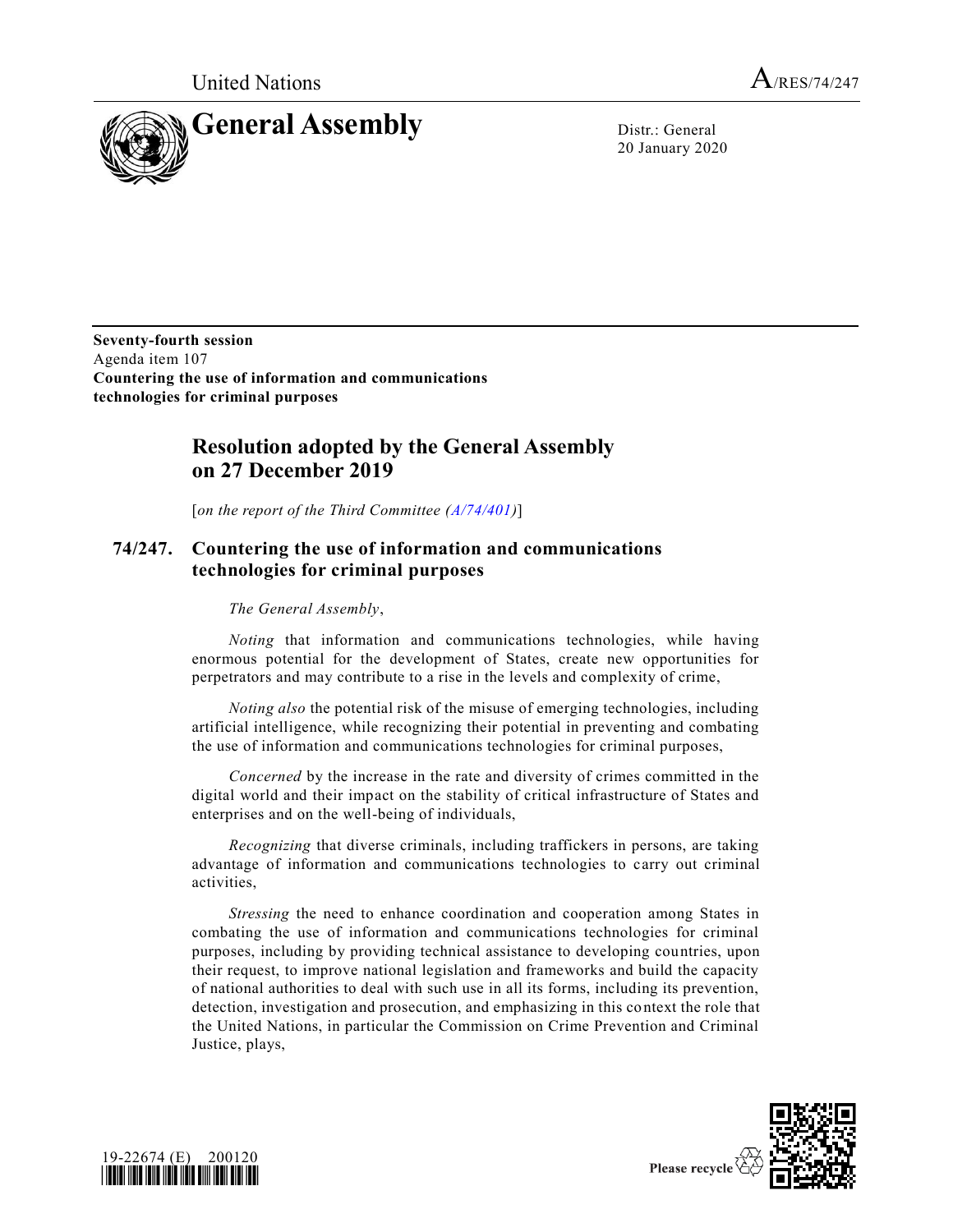*Recalling* Commission on Crime Prevention and Criminal Justice resolution  $22/8$  of 26 April 2013,<sup>1</sup> in which the Commission welcomed the efforts of the United Nations Office on Drugs and Crime in fulfilling its mandate to provide technical assistance and capacity-building on cybercrime,

*Noting* the work carried out by the Commission on Crime Prevention and Criminal Justice under the auspices of an open-ended intergovernmental expert group which was established to conduct a comprehensive study of the problem of cybercrime and responses to it by Member States, the international community and the private sector,

*Recalling* its resolution [65/230](https://undocs.org/en/A/RES/65/230) of 21 December 2010, in which the General Assembly endorsed the Salvador Declaration on Comprehensive Strategies for Global Challenges: Crime Prevention and Criminal Justice Systems and Their Development in a Changing World,

*Recalling also* the Doha Declaration on Integrating Crime Prevention and Criminal Justice into the Wider United Nations Agenda to Address Social and Economic Challenges and to Promote the Rule of Law at the National and International Levels, and Public Participation,<sup>2</sup> adopted at the Thirteenth United Nations Congress on Crime Prevention and Criminal Justice, held in Doha from 12 to 19 April 2015,

*Noting* the discussions held during the first to fifth meetings of the open-ended intergovernmental expert group, held in Vienna from 17 to 21 January 2011, 25 to 28 February 2013, 10 to 13 April 2017, 3 to 5 April 2018 and 27 to 29 March 2019, reaffirming the importance of the study and the need to further enhance international discussion on and cooperation against cybercrime,

*Noting also* the importance of the international and regional instruments in the fight against cybercrime and the ongoing efforts to examine options to strengthen existing and propose new national and international legal or other responses to the use of information and communications technologies for criminal purposes,

*Recalling* its resolutions [53/70](https://undocs.org/en/A/RES/53/70) of 4 December 1998, [54/49](https://undocs.org/en/A/RES/54/49) of 1 December 1999, [55/28](https://undocs.org/en/A/RES/55/28) of 20 November 2000, [56/19](https://undocs.org/en/A/RES/56/19) of 29 November 2001, [57/53](https://undocs.org/en/A/RES/57/53) of 22 November 2002, [58/32](https://undocs.org/en/A/RES/58/32) of 8 December 2003, [59/61](https://undocs.org/en/A/RES/59/61) of 3 December 2004, [60/45](https://undocs.org/en/A/RES/60/45) of 8 December 2005, [61/54](https://undocs.org/en/A/RES/61/54) of 6 December 2006, [62/17](https://undocs.org/en/A/RES/62/17) of 5 December 2007, [63/37](https://undocs.org/en/A/RES/63/37) of 2 December 2008, [64/25](https://undocs.org/en/A/RES/64/25) of 2 December 2009, [65/41](https://undocs.org/en/A/RES/65/41) of 8 December 2010, [66/24](https://undocs.org/en/A/RES/66/24) of 2 December 2011, [66/181](https://undocs.org/en/A/RES/66/181) of 19 December 2011, [67/27](https://undocs.org/en/A/RES/67/27) of 3 December 2012, [68/193](https://undocs.org/en/A/RES/68/193) of 18 December 2013, [68/243](https://undocs.org/en/A/RES/68/243) of 27 December 2013, [69/28](https://undocs.org/en/A/RES/69/28) of 2 December 2014, [70/237](https://undocs.org/en/A/RES/70/237) of 23 December 2015, [71/28](https://undocs.org/en/A/RES/71/28) of 5 December 2016, [72/196](https://undocs.org/en/A/RES/72/196) of 19 December 2017, [73/27](https://undocs.org/en/A/RES/73/27) of 5 December 2018 and [73/187](https://undocs.org/en/A/RES/73/187) of 17 December 2018,

*Recalling also* the reports of the Group of Governmental Experts on Developments in the Field of Information and Telecommunications in the Context of International Security,<sup>3</sup> which is of the view that States should consider how best to cooperate to prosecute the criminal use of information and communications technologies,

*Taking note* of Commission on Crime Prevention and Criminal Justice resolution 26/4 of 26 May 2017,<sup>4</sup> in which the Commission expressed appreciation for the work done by the Expert Group to Conduct a Comprehensive Study on Cybercrime and requested the Expert Group to continue its work, with a view to examining options to

**\_\_\_\_\_\_\_\_\_\_\_\_\_\_\_\_\_\_**

<sup>&</sup>lt;sup>1</sup> See *Official Records of the Economic and Social Council, 2013, Supplement No. 10* and corrigendum [\(E/2013/30](https://undocs.org/en/E/2013/30) and [E/2013/30/Corr.1\)](https://undocs.org/en/E/2013/30/Corr.1), chap. I, sect. D.

<sup>2</sup> Resolution [70/174,](https://undocs.org/en/A/RES/70/174) annex.

<sup>3</sup> [A/65/201,](https://undocs.org/en/A/65/201) [A/68/98](https://undocs.org/en/A/68/98) and [A/70/174.](https://undocs.org/en/A/70/174)

<sup>4</sup> See *Official Records of the Economic and Social Council, 2017, Supplement No. 10* [\(E/2017/30\)](https://undocs.org/en/E/2017/30), chap. I, sect. D.